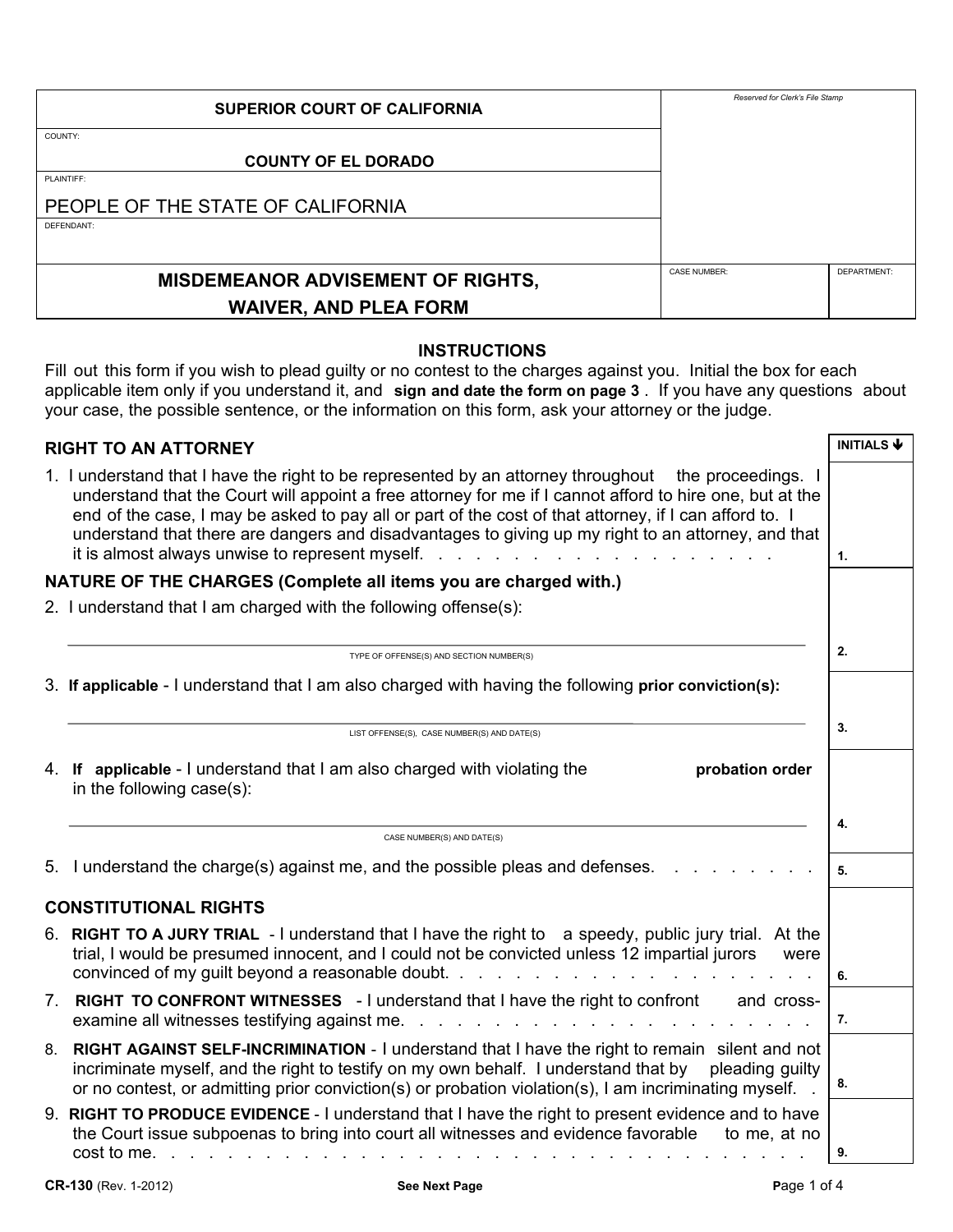# **RIGHTS ON CHARGES OF PRIOR CONVICTION(S) AND PROBATION VIOLATION(S)**  $\sqrt{\frac{INITIALS \cdot \Phi}{NITIALS \cdot \Phi}}$

| INITIALS V      |
|-----------------|
| 10 <sub>1</sub> |
|                 |
| 11.             |
|                 |
| 12.             |
| 13.             |
| 14.             |
| 15.             |
|                 |

## **CONSEQUENCES OF PLEA OF GUILTY OR NO CONTEST**

16. **Penalty**: I understand that the possible consequences for the offense(s) charged include the following:

| 0                     |                  |      |                                                                                                                                                                                                               |      |     |
|-----------------------|------------------|------|---------------------------------------------------------------------------------------------------------------------------------------------------------------------------------------------------------------|------|-----|
| <b>SECTION NUMBER</b> | JAIL - MIN.      | MAX. | FINE - MIN.                                                                                                                                                                                                   | MAX. |     |
| OTHER CONSEQUENCES :  |                  |      |                                                                                                                                                                                                               |      |     |
| 0                     |                  |      |                                                                                                                                                                                                               |      |     |
| <b>SECTION NUMBER</b> | JAIL - MIN. MAX. | MAX. | FINE - MIN.                                                                                                                                                                                                   | MAX. |     |
| OTHER CONSEQUENCES :  |                  |      |                                                                                                                                                                                                               |      |     |
| o                     |                  |      |                                                                                                                                                                                                               |      |     |
| <b>SECTION NUMBER</b> | JAIL - MIN.      | MAX. | FINE - MIN.                                                                                                                                                                                                   | MAX. |     |
| OTHER CONSEQUENCES :  |                  |      |                                                                                                                                                                                                               |      |     |
| o                     |                  |      |                                                                                                                                                                                                               |      |     |
| <b>SECTION NUMBER</b> | JAIL - MIN.      | MAX. | FINE - MIN.                                                                                                                                                                                                   | MAX. |     |
| OTHER CONSEQUENCES :  |                  |      |                                                                                                                                                                                                               |      |     |
| O                     |                  |      |                                                                                                                                                                                                               |      |     |
| <b>SECTION NUMBER</b> | JAIL - MIN.      | MAX. | FINE - MIN.                                                                                                                                                                                                   | MAX. |     |
| OTHER CONSEQUENCES :  |                  |      |                                                                                                                                                                                                               |      |     |
| o                     |                  |      |                                                                                                                                                                                                               |      |     |
| <b>SECTION NUMBER</b> | JAIL - MIN.      | MAX. | FINE - MIN.                                                                                                                                                                                                   | MAX. |     |
| OTHER CONSEQUENCES :  |                  |      |                                                                                                                                                                                                               |      | 16. |
|                       |                  |      |                                                                                                                                                                                                               |      |     |
|                       |                  |      | 17. I understand that in addition to the fine, the Court will add assessments which will significantly<br>increase the amount I must pay. I will also be ordered to make restitution and to pay a restitution |      |     |
|                       |                  |      | fine of \$120 to \$1,000, unless the Court finds compelling and extraordinary reasons not to impose                                                                                                           |      |     |
|                       |                  |      |                                                                                                                                                                                                               |      | 17. |
|                       |                  |      | 18. I understand that if I am not a citizen, a plea of guilty or no contest could result in my deportation,                                                                                                   |      |     |
|                       |                  |      | exclusion from admission to this country, or denial of naturalization.                                                                                                                                        |      | 18. |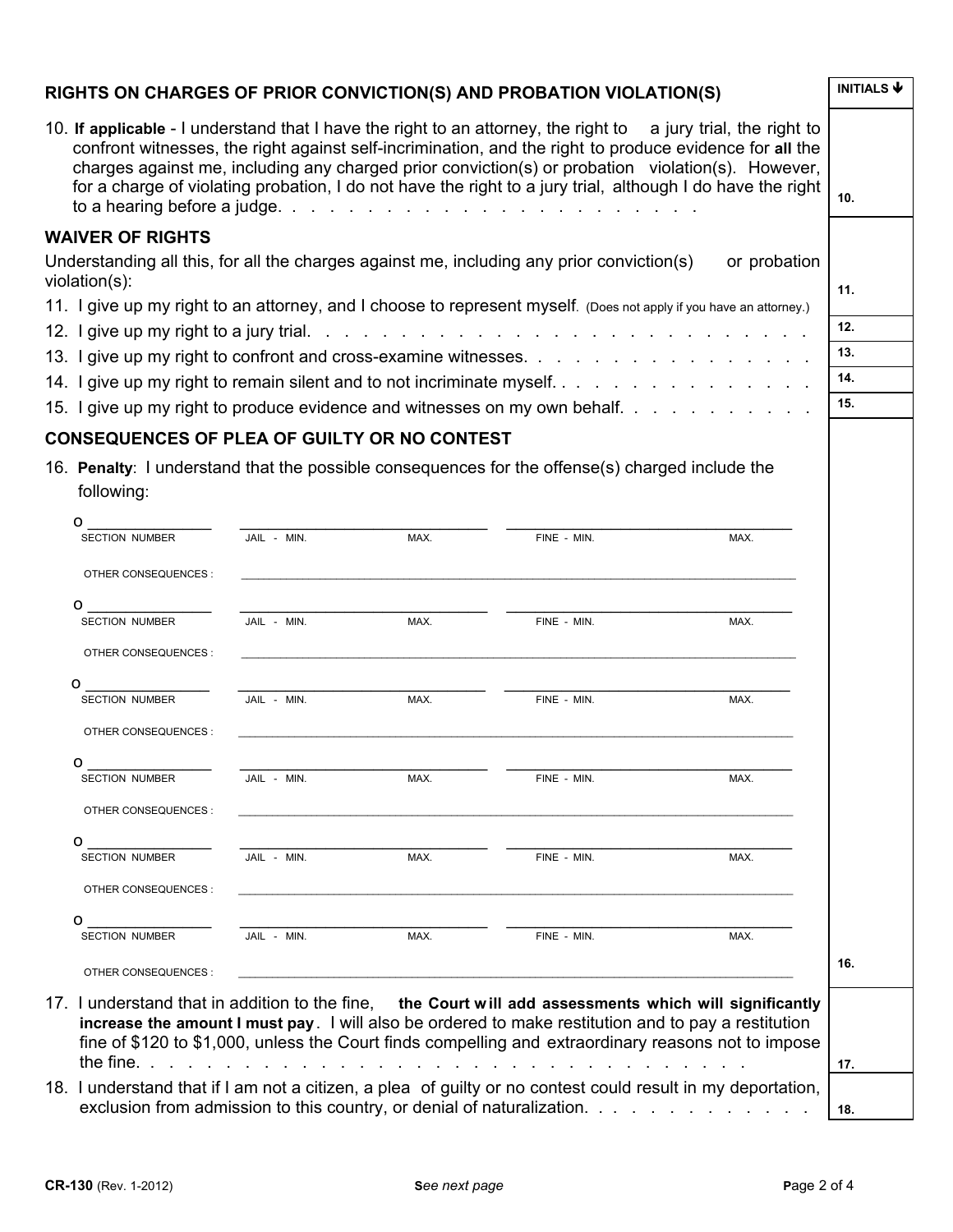| <b>CONSEQUENCES OF PLEA OF GUILTY OR NO CONTEST (Continued)</b> |                                                                                                                                                                                                                                                                                                               | <b>INITIALS</b> |  |  |  |
|-----------------------------------------------------------------|---------------------------------------------------------------------------------------------------------------------------------------------------------------------------------------------------------------------------------------------------------------------------------------------------------------|-----------------|--|--|--|
|                                                                 | 19. I understand that a plea of no contest (nolo contendere) will have exactly the same effect in this<br>case as a plea of guilty, but it cannot be used against me in a civil lawsuit which is based upon, or<br>growing out of the act upon which the criminal prosecution is based, unless the offense is |                 |  |  |  |
|                                                                 | 19.<br>20. I understand that any plea entered in this case may be grounds for violating probation or parole<br>20.                                                                                                                                                                                            |                 |  |  |  |
| PLEA(S)                                                         |                                                                                                                                                                                                                                                                                                               |                 |  |  |  |
|                                                                 | to the following:<br>21. I hereby freely and voluntarily plead<br><b>GUILTY OR NO CONTEST</b>                                                                                                                                                                                                                 |                 |  |  |  |
|                                                                 |                                                                                                                                                                                                                                                                                                               |                 |  |  |  |
|                                                                 | 21.<br>LIST CHARGE(S)                                                                                                                                                                                                                                                                                         |                 |  |  |  |
|                                                                 | 22. I understand that I have the right to a delay of from 6 hours to 5 days prior to being sentenced. I<br>22.<br>give up this right and agree to be sentenced at this time.                                                                                                                                  |                 |  |  |  |
|                                                                 | 23. If applicable - I freely and voluntarily admit the prior conviction(s) I listed on this form. I understand<br>that this admission will increase the penalties which are imposed on me.<br>23.                                                                                                             |                 |  |  |  |
|                                                                 | 24. If applicable - I freely and voluntarily admit the probation violation(s) I listed on this form and give<br>up my right to a hearing before a judge regarding the probation violation(s). $\ldots$<br>24.                                                                                                 |                 |  |  |  |
|                                                                 | 25. If applicable - I understand that I have the right to enter my plea before, and to be sentenced by, a<br>judge. I give up this right and agree to enter my plea before, and to be sentenced by: $\ldots$                                                                                                  |                 |  |  |  |
|                                                                 | TEMPORARY JUDGE'S NAME                                                                                                                                                                                                                                                                                        | 25.             |  |  |  |

\*\* **DEFENDANT'S SIGNATURE: DATE:** 

## **ATTORNEY'S STATEMENT**

I am the attorney of record for the defendant. I have reviewed the form and any addenda with my client. I have explained each of the defendant's rights to the defendant and answered all of the defendant's questions with regard to this plea. I have also discussed the facts of the defendant's case with the defendant, and explained the consequences of this plea, the elements of the offense(s), and the possible defenses. I concur in this plea and in the defendant's decision to waive his or her constitutional rights.